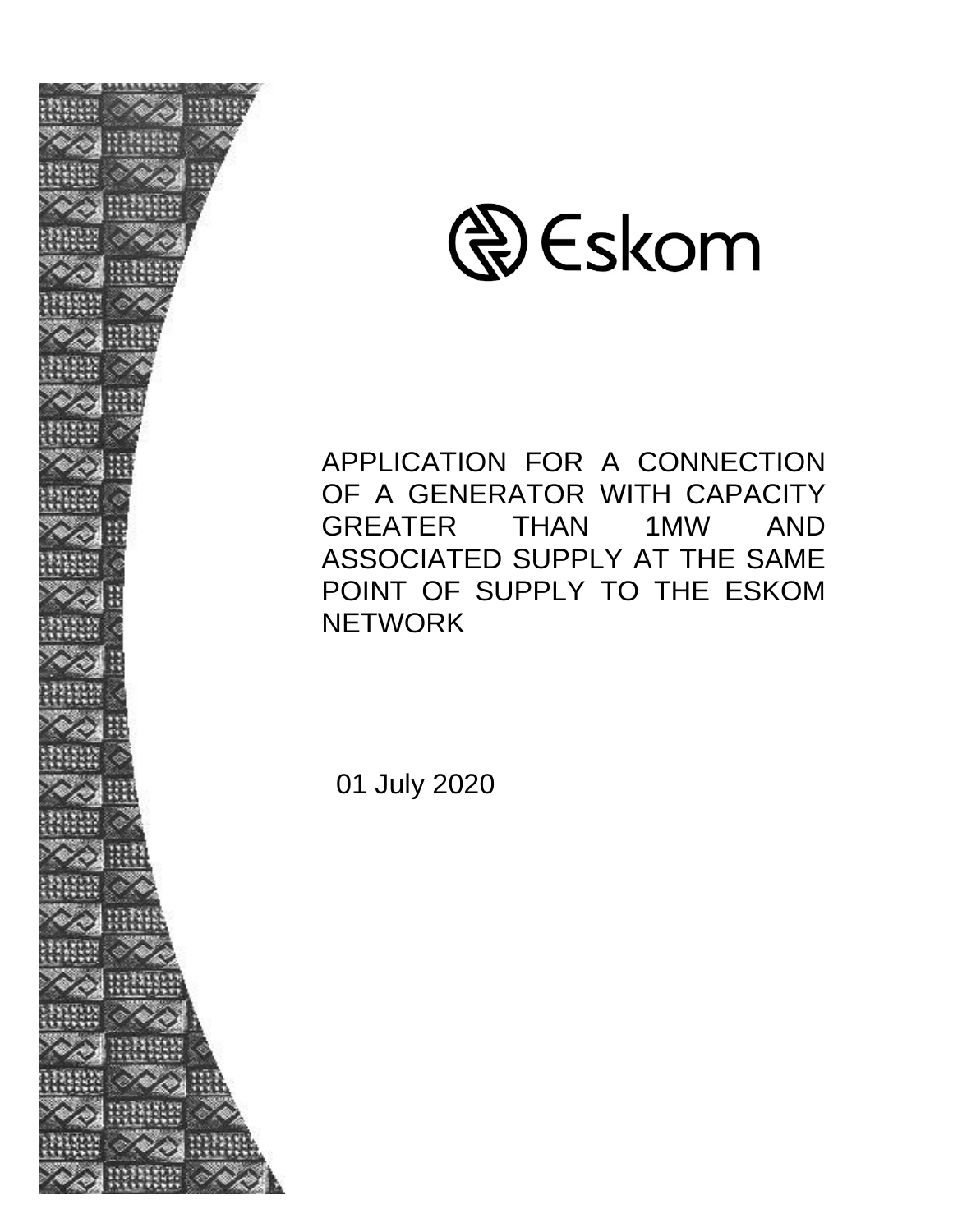### **Introduction**

*(This form should be completed if the generator in question will be synchronised with the Eskom grid.)*

This application form outlines the minimum information required by Eskom to conduct an evaluation of the feasibility of connecting a generator that will also consume from the same point of supply within Eskom's networks.

This application form is in two parts.

- 1. Part 1 must be filled in for Eskom to provide an (non-binding) estimate of the cost of connection.
- 2. If the required conditions are met to proceed with a budget quotation, Eskom will request Part 2 of the application form to be completed for the detailed interconnection and power system studies.

With effect from 01 October 2013, the Eskom policy in terms of the provision of Cost Estimate Letter (CEL) has changed. A fee will be raised and is payable prior to issuing CEL to the customer, where applicable. CEL is the initial indicative cost information that is provided for customer projects. Proof of payment of the Cost Estimate Fee is required within 10 working days of submitting the application form part 1 where after Eskom will commence with the cost estimate studies. The invoice for payment will be issued within a day of receipt of application form.

All of the information stipulated in this application form must be provided prior to the commencement of any work required to prepare a Cost Estimate Letter and ultimately if approved, any Budget Quotation. The technical cost of connection as well the network charges are determined for the applicant from the information supplied in this document. Technical findings and constraints derived from the provided information shall also be communicated to the relevant applicant.

Applicants should also note that an application for a temporary construction supply or for an increase in demand is separate from this application, and the applicant is required to follow the standard Eskom application process.

It should be noted that it is the applicant's responsibility to comply with the applicable technical, design and operational standards detailed in the South African Grid Code and the South African Distribution Code. Copies of the codes may be downloaded from NERSA's website www.nersa.org.za.

Eskom's specific technical requirements for the interconnection of embedded generation are described in a separate document, i.e. "Standard for the interconnection of embedded generation" (240- 61268576). A copy of this standard will be provided on request. This application form may be completed as a hard copy or as a soft copy together with all supporting documentation. An electronic (soft copy) submission is preferred and can be submitted to the email addresses on the next page.

The customer will be contacted to confirm receipt of his/her application and provided with a reference number.

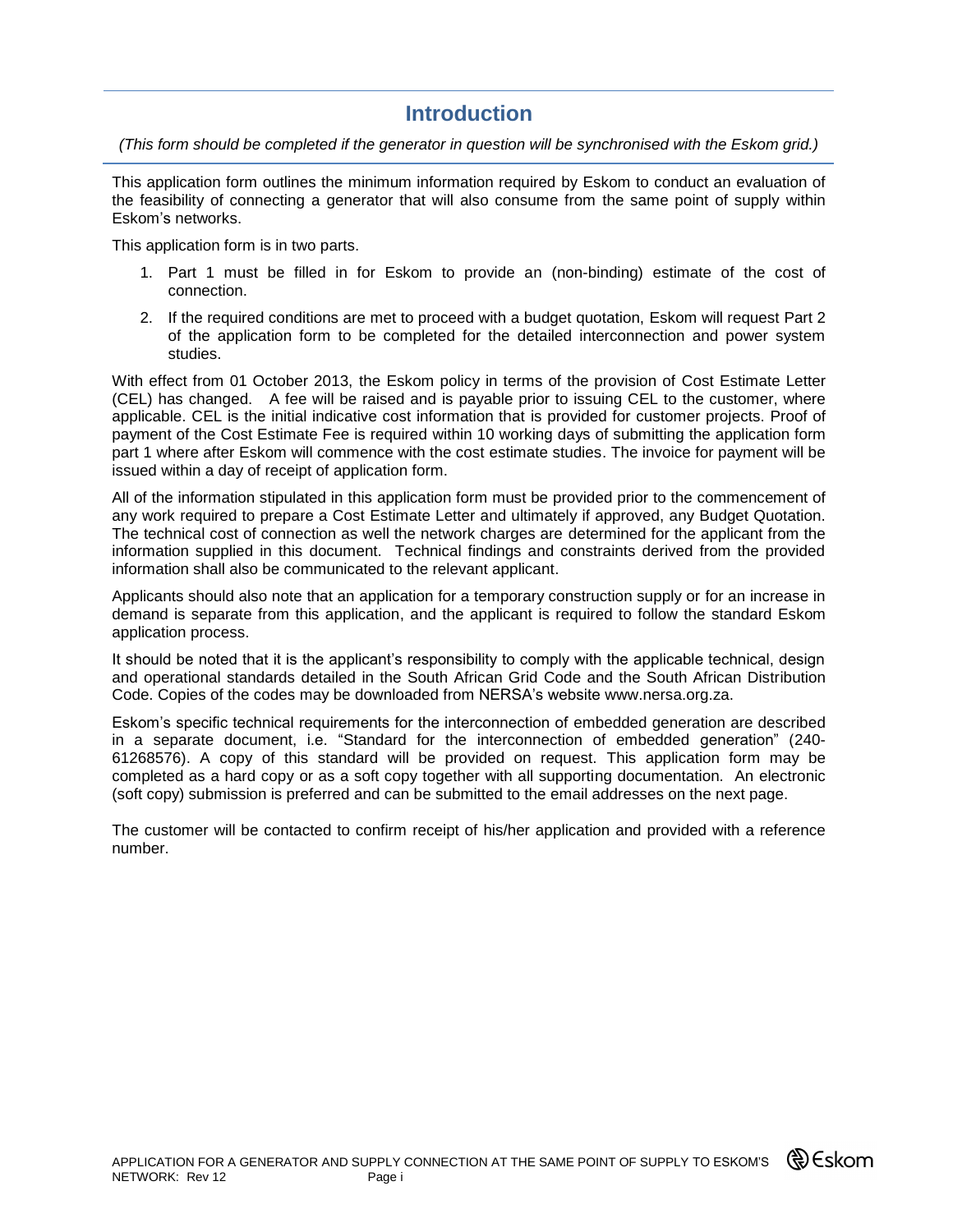#### **Grid Access Unit Contacts:**

|          | <b>Western Cape</b> | Mr Are van Zyl<br>are.vanzyl@eskom.co.za       |
|----------|---------------------|------------------------------------------------|
|          |                     | Mr Bradley Box                                 |
|          |                     | bradley.box@eskom.co.za                        |
|          |                     | Ms Mongi Moshweshwe                            |
| Region 1 |                     | mongi.moshweshwe@eskom.co.za                   |
|          |                     | Ms Tembi Plaatjie                              |
|          | Eastern Cape        | tembi.plaatjie@eskom.co.za                     |
|          |                     | Mr Lazola Ndondo                               |
|          |                     | Lazola.ndondo@eskom.co.za                      |
|          |                     | Ms Lebohang Motai                              |
|          |                     | lebohang.motoai@eskom.co.za                    |
|          |                     | Mr Mzwandile Madodonke                         |
|          | Northern<br>Cape    | Mzwandile.madodonke@eskom.co.za                |
|          |                     | Mr Motlatsi Makhari                            |
| Region 2 |                     | Motlatsi.makhari@eskom.co.za                   |
|          |                     | Mr Moreetsi Balepile                           |
|          |                     | Moreetsi.balepile@eskom.co.za                  |
|          | <b>Free State</b>   | Ms Lebohang Motai                              |
|          |                     | lebohang.motoai@eskom.co.za                    |
|          |                     | Ms Lorato Loate                                |
|          | Gauteng             | lorato.loate@eskom.co.za                       |
|          |                     | Mr Valmon Muller                               |
|          | Limpopo             | valmon.muller@eskom.co.za                      |
| Region 3 |                     | Modikoe Mokhene                                |
|          |                     | modikoe.mokhene@eskom.co.za                    |
|          | Mpumalanga          | Ms Nthabiseng Llukhozi<br>lukhozN@eskom.co.za; |
|          |                     | Ms Charmaine Masehela                          |
|          |                     | masehec@eskom.co.za                            |
|          |                     | Mr Sibongo Simelane                            |
|          | North West          | sibongo.simelane@eskom.co.za                   |
| Region 4 |                     | Mr Ravi Moonsamy                               |
|          | Kwa-Zulu<br>Natal   | Ravi.moonsamy@eskom.co.za                      |
|          |                     |                                                |



| For office use                               |  |
|----------------------------------------------|--|
| Received by                                  |  |
| Date received                                |  |
| Allocation of tracking GTX or project number |  |
|                                              |  |

----------------------------------------------------------------------------------o------------------------------------------------------------------------------

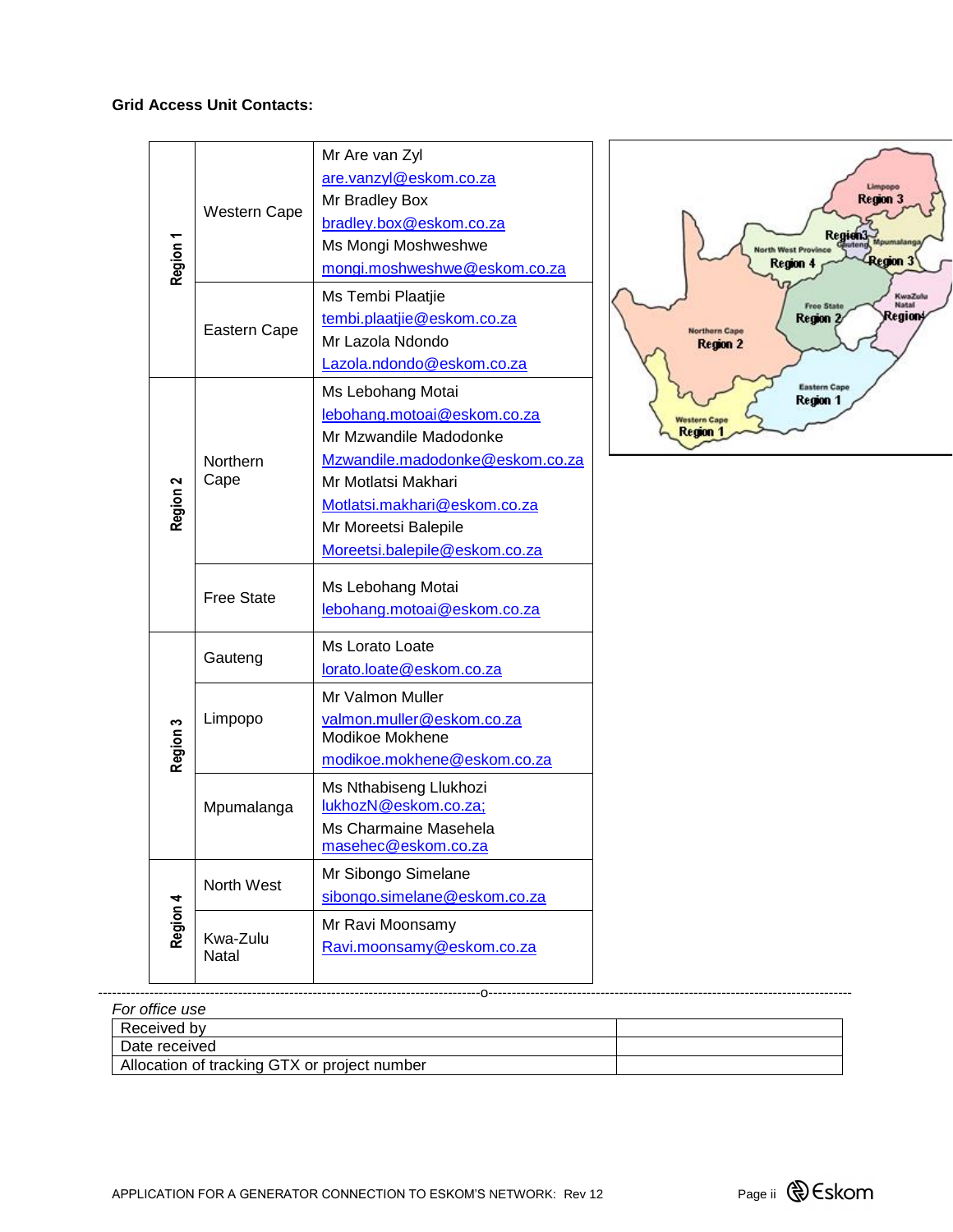## **Eskom application form for a generator connection**

#### **Important information:**

**Note 1: Eskom will provide a Cost Estimate Letter within 90 days of receiving the proof of payment of the Cost Estimate Fee and the application form where connection works are at Distribution only and 120 days where initial studies indicate an upgrade of the Transmission network may be required to provide a connection. This period is however influenced by each project's complexities and may be negotiated with the customer upon establishing the dependencies and amount of initial Engineering Planning that needs to be done for each project. The following conditions should be complied with:**

- Completion in full of Part 1 of the application form ( if not applicable please indicate as such) ;
- Reasonable assurance of the right to develop on a proposed site, e.g. letter from landowner; and
- Proof of payment of the Cost Estimate Fee (please see Cost Estimate Fees below)

#### **Note 2: Once the application has been submitted, Eskom may contact the customer to discuss the following**:

- where should the facility be connected;
- the requirements in terms of the supply
- grid configuration and voltages to use;
- estimated costs of connection based on proper network configuration and equipment boundaries and details;
- grid capacity available at nearest network;
- fault levels at nearest network;
- define need to coordinate projects, determine requirements / risks for shared networks;
- any potential Eskom plans that may impact on project proposals;
- any impact (e.g. lead times) on requested timetable; and
- Eskom to determine interdependent projects in public domain (as far as possible) (liaising with EIA consultants, DEA, NERSA, etc.).

#### **Note 3: Eskom will request Part 2 of this application form to be filled in and proceed with a budget quotation only after the following conditions have been complied with, namely:**

Where the Independent Power Producer (IPP) intends to submit bids in a regulated IPP purchase programme:

 $\triangleright$  the entity responsible for procurement has to first pre-qualify the application.

For IPP applications that do not intend to be part of a regulated bid programme: (See Note 4)

- $\triangleright$  a letter from NERSA indicating engagement on an application for a licence;
- $\triangleright$  acceptance of the cost estimate conditions and the payment of the quotation fee;
- $\triangleright$  completion of Part 2 of the application form;
- $\triangleright$  proof of land ownership/permission to use the land obtained;
- $\triangleright$  EIA progress, i.e. appointment of EIA consultant and confirmation from DEA approving the Scoping Report or Basic Assessment Report as may be applicable; and
- $\triangleright$  proof of reasonable viability of the proposed technology regarding the primary energy source.

#### **Environmental Requirements:**

Be aware of the fact that Statutory Approvals from all infrastructure providers and utilities are required for the building of the generation plant and associated activities, and that infrastructure traversing land needs to be protected by a servitude/s registered against the Title Deed of the affected property.

In order to expedite the customer's connection, the customer is advised to, as far as possible; integrate the environmental impact assessment (EIA) for the generation plant with the EIA for the Eskom connection assets. Please ensure to obtain separate EAs for the generation plant and Eskom assets to assist with easier transfer of servitudes, etc. to Eskom. The customer will be required to discuss the requirements and coordination of the EIA for the Eskom connection assets with Eskom, e.g. route

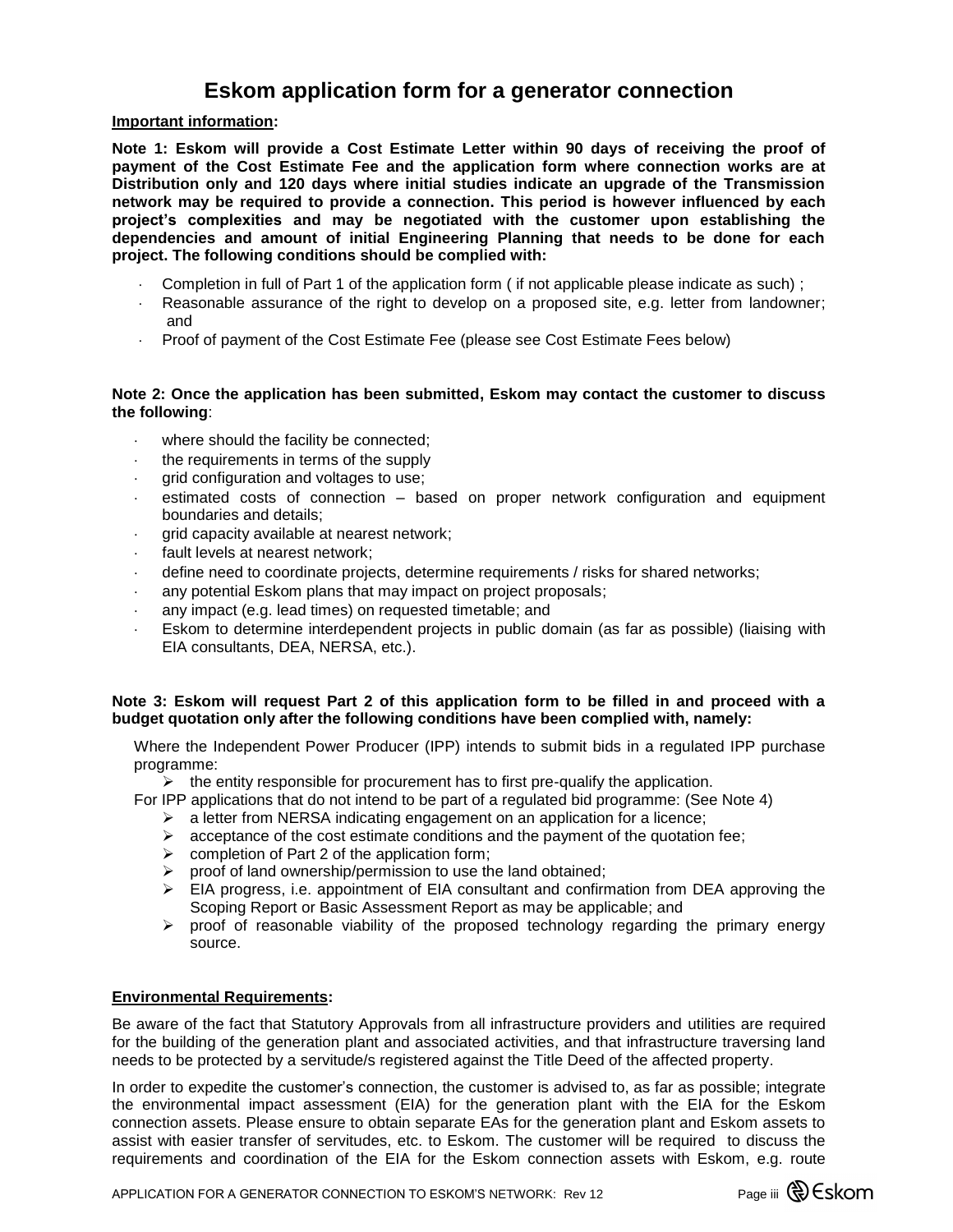selection, design, evaluation and ranking of alternatives, environmental management programme (EMPr) for the construction phase(s), servitude conditions.

#### **Cost Estimate Fees (2020/21 – updated annually)**

The Cost Estimate Fee (CEF) is based on the Eskom employee labour rates and estimated hours to prepare a cost estimate of a certain Maximum Export Capacity (MEC). The following categories of MEC's and fees are applicable for the provision of a CEL.

| <b>CUSTOMER SUPPLY SIZE CATERGORY</b>                         | <b>APPLICABLE COST ESTIMATE FEE</b>                                |
|---------------------------------------------------------------|--------------------------------------------------------------------|
| 0 - 1 MVA/MW (Minor process for qualifying LV<br>connections) | Please refer to the application form on                            |
| 0 - 1MVA/MW (Major process)                                   | http://www.eskom.co.za/Whatweredoing/GAU/Pa<br>ges/SmallMicro.aspx |
| > 1 MVA/MW ≤10 MVA/MW (major process)                         | R26 052.17+VAT = R29 960.00                                        |
| > 10 MVA/MW ≤50 MVA/MW (Large)                                | $R$ 66 991.30 + VAT = R77 040.00                                   |
| > 50 MVA/MW (Very large)                                      | $R$ 100 521.74 + VAT = R115 600.00                                 |
| Supply (NMD/MEC) downgrades if a CEL is<br>required           | $R$ 16 765.22 + VAT = R19 280.00                                   |
| Recoverable works (Minimum charge if a CEL is<br>required)    | $R$ 16 765.22 + VAT = R19 280.00                                   |
| Short Major Process (where no CEL is issued) <sup>1</sup>     | $R$ 16 765.22 + VAT = R19 280.00                                   |

Only one CEF shall be payable for both the Facility and the supply depending on the greater of the MEC or the Notified Maximum Demand (NMD). Please note that should the application for the facility and the supply not be done simultaneously, subsequent applications by the customer will be subject to a new CEF, where applicable.

Once the customer has submitted the application form, please request an official Eskom invoice, which will have the account number against which the payment must be made and the Eskom bank account which will also be provided on the invoice.

#### **Applicability of Cost Estimate Fee:**

- New applications
- Changes in supply capacity existing customers
- Recoverable works
- When more than one engineering study is requested at one connection point

Where more than one connection option is presented or requested in one CEL, only one fee is payable. However, if the customer requests another connection alternative after the initial one, then an additional CEF is payable.

Change in scope requested by the customer

A new Cost Estimate Letter will be required to be issued in cases where a customer requests a change in scope for a project. A Cost Estimate Fee will be payable for the new Cost Estimate Letter that is to be issued.

Quotation fee validity period

 $\overline{a}$ 

A new Cost Estimate Fee will be payable where the quotation fee validity period has expired and a new Cost Estimate Letter is requested by the customer

APPLICATION FOR A GENERATOR CONNECTION TO ESKOM'S NETWORK: Rev 12 Page iv  $\bigcirc$  Eskom



 $<sup>1</sup>$  Should a project follow the short major project route (i.e. where only the BQ is issued and no CEL is issued) then the minimum</sup> CEF of R19 280 incl. VAT will be payable. This minimum fee is charged to recover the cost of producing a budget quotation. Sometimes it is not known upfront whether the project will follow the full major or the major short process. In this case the standard CEF will be payable based on the MEC of the application as if it's full major process and if the project follows the major short process, then the difference of the CEF paid and the CEF for the major short will be deducted to get the outstanding connection charge still payable.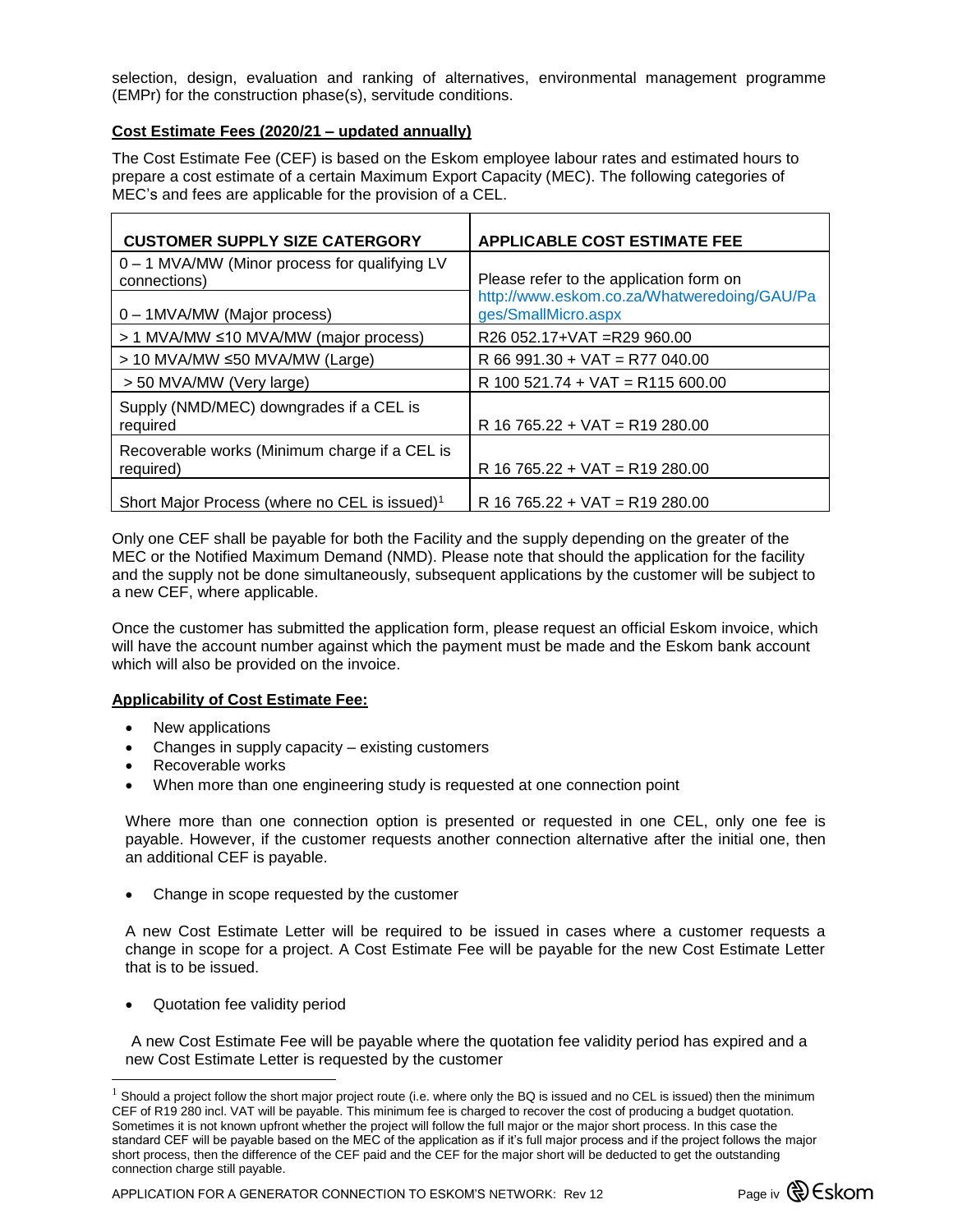# **Part 1 – Application Form**

|    | <b>DETAILS OF APPLICANT</b>                                                                                 |                               |                              |  |  |  |
|----|-------------------------------------------------------------------------------------------------------------|-------------------------------|------------------------------|--|--|--|
|    | 1. Application relationship                                                                                 | Developer<br>Consultant       |                              |  |  |  |
|    |                                                                                                             | Landowner                     |                              |  |  |  |
|    |                                                                                                             | Other (specify): _            |                              |  |  |  |
|    |                                                                                                             |                               |                              |  |  |  |
|    | 2. Full name of applicant(s) / lead developer                                                               |                               |                              |  |  |  |
|    | Customer title and full first names:                                                                        |                               |                              |  |  |  |
|    | Customer's initials                                                                                         |                               |                              |  |  |  |
|    | Surname/Company name<br>Note that if there is more than one<br>developer, as much information as            |                               |                              |  |  |  |
|    | possible should be provided                                                                                 |                               |                              |  |  |  |
| 3. | Identity number<br>or<br>Company/Close Corporation registration<br>number                                   |                               |                              |  |  |  |
| 4. | Date of submission                                                                                          | $\overline{2}$<br>Y<br>0<br>Y | M<br>M<br>D<br>D             |  |  |  |
| 5. | Do you intend to submit a bid in terms of<br>a regulated power purchase procurement<br>process (e.g. REFIT) | <b>YES</b><br><b>NO</b>       |                              |  |  |  |
| 6. | If YES, provide the name of the<br>programme                                                                |                               |                              |  |  |  |
|    | 7. If NO, indicate if it is for own use and/or a<br>wheeling transaction or other                           | Intended use of energy        | <b>Yes/No/Not Applicable</b> |  |  |  |
|    |                                                                                                             | Own Use only- no export       |                              |  |  |  |
|    |                                                                                                             | Own use with Export- Offset   |                              |  |  |  |
|    |                                                                                                             | Wheeling to 3rd party         |                              |  |  |  |
|    |                                                                                                             | Other (specify)               |                              |  |  |  |
| 8. | Address of the applicant(s) or in the case of a company or corporate body, the registered address:          |                               |                              |  |  |  |
|    | Street no.:                                                                                                 |                               |                              |  |  |  |
|    | Street:                                                                                                     |                               |                              |  |  |  |
|    | Suburb:                                                                                                     |                               |                              |  |  |  |
|    |                                                                                                             |                               | $AC_{1}$                     |  |  |  |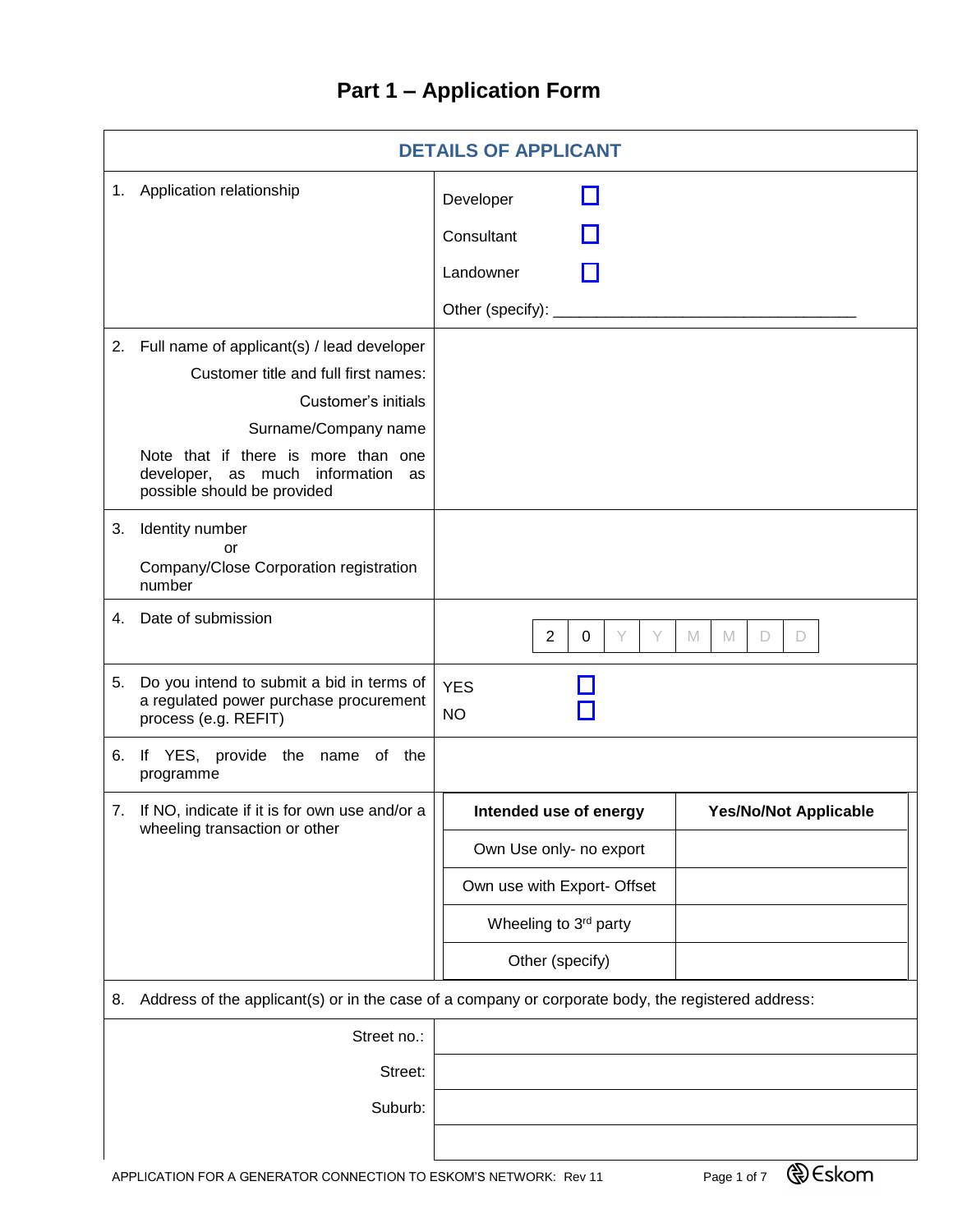| City:                                                                                                                                                                                                                                                                                                                                          |                                                                        |                         |
|------------------------------------------------------------------------------------------------------------------------------------------------------------------------------------------------------------------------------------------------------------------------------------------------------------------------------------------------|------------------------------------------------------------------------|-------------------------|
| P O Box:<br>Postal address<br>9.                                                                                                                                                                                                                                                                                                               |                                                                        |                         |
| City and Country:                                                                                                                                                                                                                                                                                                                              |                                                                        |                         |
| Postal Code:                                                                                                                                                                                                                                                                                                                                   |                                                                        |                         |
| 10. Contact address<br>Street no.:                                                                                                                                                                                                                                                                                                             |                                                                        |                         |
| if different from above:<br>Street:                                                                                                                                                                                                                                                                                                            |                                                                        |                         |
| Suburb:                                                                                                                                                                                                                                                                                                                                        |                                                                        |                         |
| City:                                                                                                                                                                                                                                                                                                                                          |                                                                        |                         |
| Postal Code:                                                                                                                                                                                                                                                                                                                                   |                                                                        |                         |
| 11. Name of contact person                                                                                                                                                                                                                                                                                                                     |                                                                        |                         |
| 12. Phone number of contact person                                                                                                                                                                                                                                                                                                             |                                                                        |                         |
| 13. Alternative phone number                                                                                                                                                                                                                                                                                                                   |                                                                        |                         |
| 14. Fax number of contact person                                                                                                                                                                                                                                                                                                               |                                                                        |                         |
| 15. Email of contact person                                                                                                                                                                                                                                                                                                                    |                                                                        |                         |
| 16. Please nominate a preferred name for<br>this project/facility.                                                                                                                                                                                                                                                                             |                                                                        |                         |
| Eskom will take this preferred name into<br>consideration when determining<br>the<br>facility's station name but reserves the<br>right to change it in order to avoid any<br>potential for confusion with other projects<br>or stations. Please use a single word or<br>short name for use in databases - to<br>avoid potential abbreviations. |                                                                        |                         |
|                                                                                                                                                                                                                                                                                                                                                | <b>GENERAL DETAILS</b>                                                 |                         |
| 17. Connection point detail:                                                                                                                                                                                                                                                                                                                   | New point                                                              | Existing point          |
|                                                                                                                                                                                                                                                                                                                                                | Eskom                                                                  | Municipal supply area L |
| 18. If new point, please indicate if a supply is<br>required?                                                                                                                                                                                                                                                                                  | <b>YES</b><br><b>NO</b><br>If yes, specify size of supply: _______ kVA |                         |
| 19. If an existing Eskom point is to be used,<br>provide<br>customer<br>please<br>account<br>number.                                                                                                                                                                                                                                           |                                                                        |                         |
| 20. If existing Eskom<br>point,<br>will this<br>application result in changes in supply<br>(NMD/MEC) to existing Eskom point                                                                                                                                                                                                                   | <b>YES</b><br><b>NO</b>                                                |                         |

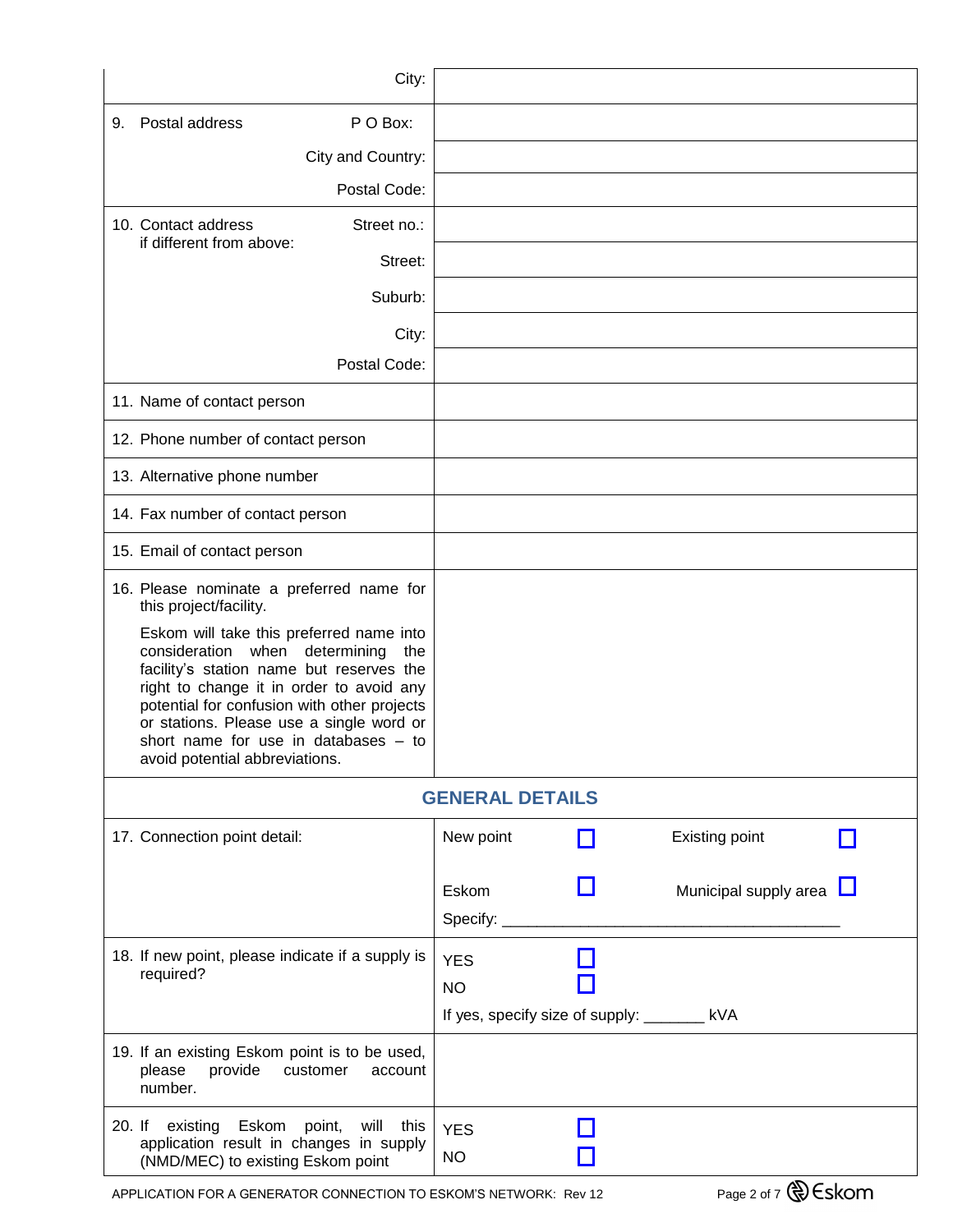|                                                                                                                                                                                                                                                                                                                                  | kVA                                                                                                                                                                                                                           |
|----------------------------------------------------------------------------------------------------------------------------------------------------------------------------------------------------------------------------------------------------------------------------------------------------------------------------------|-------------------------------------------------------------------------------------------------------------------------------------------------------------------------------------------------------------------------------|
|                                                                                                                                                                                                                                                                                                                                  | kW                                                                                                                                                                                                                            |
| 21. Has the applicant previously had a study<br>completed by Eskom regarding this<br>facility?                                                                                                                                                                                                                                   | <b>YES</b><br><b>NO</b>                                                                                                                                                                                                       |
| 22. If yes, please specify the title, date of<br>issue and issuing department of the pre-<br>feasibility study(s).                                                                                                                                                                                                               |                                                                                                                                                                                                                               |
| 23. Target connection date (this date will be<br>used for connection assessment).                                                                                                                                                                                                                                                | $\overline{2}$<br>0Ε<br>M<br>M<br>Y<br>D<br>D                                                                                                                                                                                 |
| 24. Provide preference in terms of<br>construction of assets.                                                                                                                                                                                                                                                                    | Eskom to construct assets                                                                                                                                                                                                     |
|                                                                                                                                                                                                                                                                                                                                  | Negotiated self-built project transferring assets to<br>Eskom                                                                                                                                                                 |
|                                                                                                                                                                                                                                                                                                                                  | Negotiated self-built project with developer retaining<br>ownership of assets                                                                                                                                                 |
|                                                                                                                                                                                                                                                                                                                                  | Note: Each option is subject to legislative frameworks<br>as well as Eskom's policies as applicable from time-to-<br>time. More information can be made available on<br>request.                                              |
|                                                                                                                                                                                                                                                                                                                                  | <b>MAPS AND DIAGRAMS</b>                                                                                                                                                                                                      |
| 25. Please indicate coordinates for on-site<br>grid electrical connection.<br>Use WGS84 datum coordinates in<br>following format: dd°mm'ss.s" (Degrees,<br>Minutes, Seconds)                                                                                                                                                     | <b>On-site Generator connection point:</b><br>Latitude<br>$\circ$<br>$\epsilon$<br>$\mathbf s$<br>S<br>S<br>d<br>S<br>m<br>m<br>$\mathbf{f}$<br>E.<br>$\circ$<br>Longitude<br>S<br>Electrical connection point (where known): |
|                                                                                                                                                                                                                                                                                                                                  | Latitude<br>$\circ$<br>S<br>S<br>$\pmb{\epsilon}$<br>$\circ$<br>Longitude<br>E.<br>d<br>S<br>d<br>m<br>m                                                                                                                      |
| 26. Please provide reasonable assurance of<br>the right to develop on a proposed site,<br>e.g. letter from landowner.                                                                                                                                                                                                            |                                                                                                                                                                                                                               |
| 27. Please provide a map, with the location<br>of the facility, and relationship to an<br>identifiable landmark clearly marked.                                                                                                                                                                                                  | If GIS shape files are available, that might be submitted as well<br>(*.shp, *.shx, *.dbf, *.prj) Minimum file requirements might have to<br>be listed.                                                                       |
| Add the marked electrical connection<br>clearly to the grid in map format and<br>properties to be crossed - i.e. map<br>showing IPP site, power line and<br>substation and connection to grid layout,<br>if available.                                                                                                           |                                                                                                                                                                                                                               |
| Indicate how many land parcels are<br>traversed by the proposed development<br>and associated activities (the Generation<br>site as well as the interconnecting<br>network). Provide the farm name(s),<br>farm number and portion number e.g. My<br>Farm 123/0, Your Farm 124/1 (indicate<br>multiple farm numbers as required). | Name of map attachment (soft copy):                                                                                                                                                                                           |

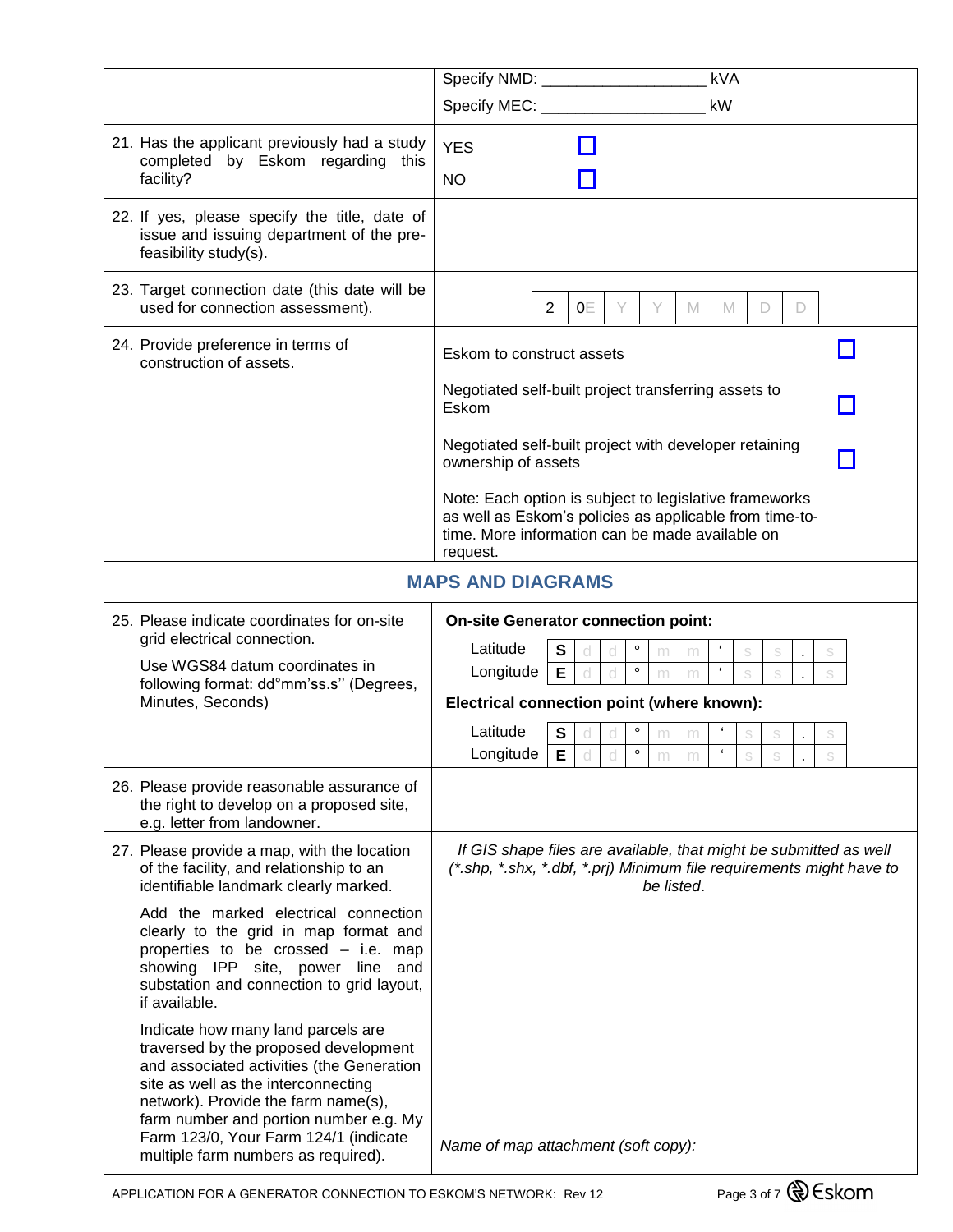| 28. If known, please provide the name of the<br>Eskom substation from which existing<br>supply (if applicable), is taken.<br>Alternatively provide the nearest pole |  |
|---------------------------------------------------------------------------------------------------------------------------------------------------------------------|--|
| number OR stand/minisub/RMU number                                                                                                                                  |  |
| for the cable network                                                                                                                                               |  |

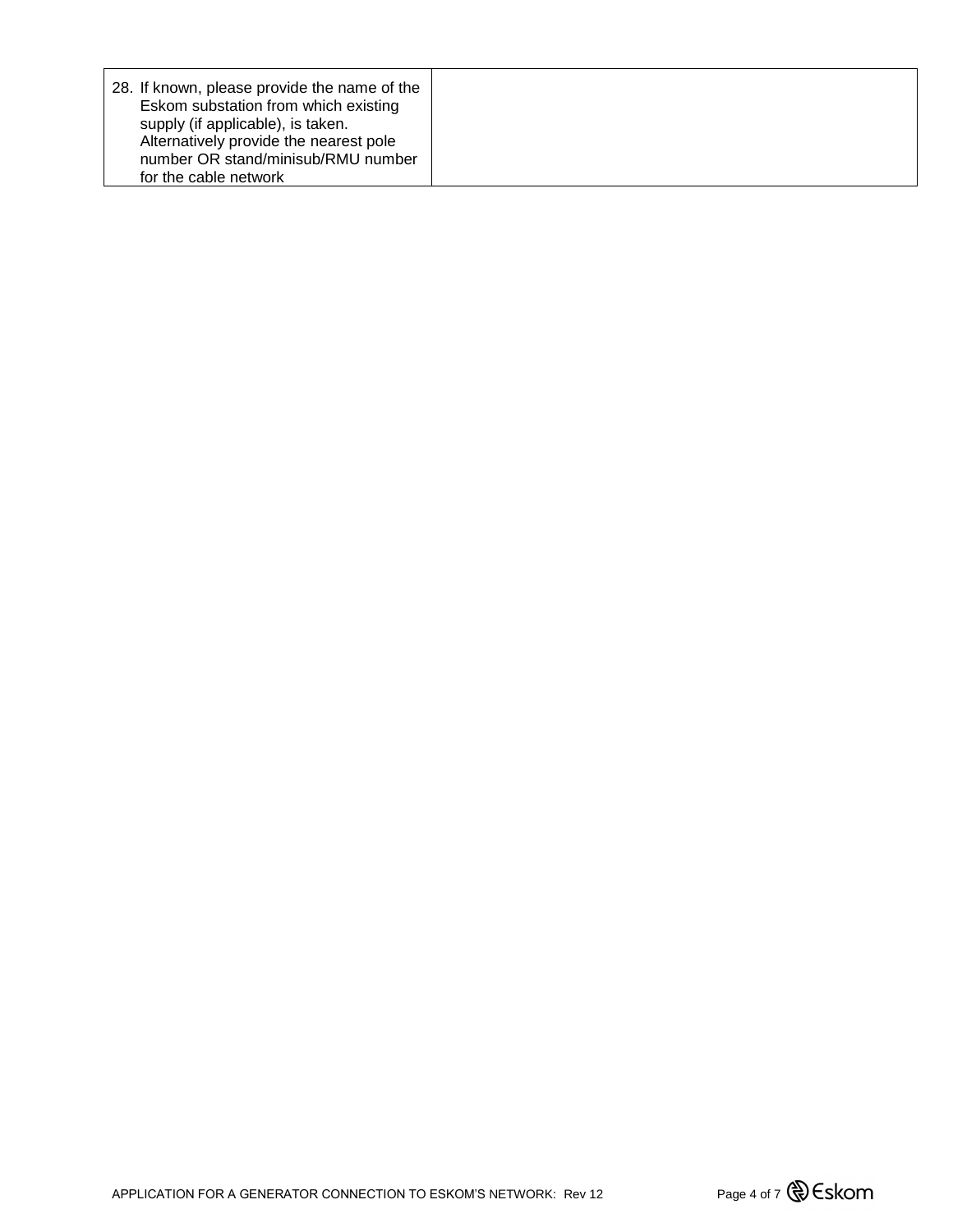| <b>TECHNICAL DATA</b>  |                                                                                                                                                                                                                                                                                                                                                                                                                                                                                                                                   |                                                                          |                                                      |                  |                            |  |            |
|------------------------|-----------------------------------------------------------------------------------------------------------------------------------------------------------------------------------------------------------------------------------------------------------------------------------------------------------------------------------------------------------------------------------------------------------------------------------------------------------------------------------------------------------------------------------|--------------------------------------------------------------------------|------------------------------------------------------|------------------|----------------------------|--|------------|
| 1)                     | indicate the<br>required<br>Please<br>reliability of the connection                                                                                                                                                                                                                                                                                                                                                                                                                                                               |                                                                          | Non-firm / Single Supply<br>or Firm / Dual Supply    |                  |                            |  |            |
|                        | 2) For a new plant, provide the fault<br>current (MVA) contribution of the<br>generating facility at the Point of<br>Connection.                                                                                                                                                                                                                                                                                                                                                                                                  |                                                                          |                                                      |                  |                            |  | <b>MVA</b> |
|                        | 3) Existing supply point:                                                                                                                                                                                                                                                                                                                                                                                                                                                                                                         |                                                                          |                                                      |                  |                            |  |            |
| $\ddot{\phantom{0}}$   | For an existing load, provide the<br>NMD (typically for co-generation)                                                                                                                                                                                                                                                                                                                                                                                                                                                            |                                                                          | Existing NMD: __________________________________ MVA |                  |                            |  |            |
| $\bullet$<br>$\bullet$ | If applicable, what is the new<br>NMD as a result of this application<br>If an existing plant, what is the                                                                                                                                                                                                                                                                                                                                                                                                                        |                                                                          | New NMD required: _______________________ MVA        |                  |                            |  |            |
|                        | existing fault current contribution<br>and what will the new fault current<br>contribution be in MVA.                                                                                                                                                                                                                                                                                                                                                                                                                             |                                                                          | Existing Fault Current contribution: ______ MVA      |                  |                            |  |            |
|                        | 4) Please provide details of the                                                                                                                                                                                                                                                                                                                                                                                                                                                                                                  | New Fault Current contribution: __________ MVA<br>Technology<br>MEC (MW) |                                                      |                  | Installed<br>Capacity (MW) |  |            |
|                        | technology type, installed capacity<br>and MEC.                                                                                                                                                                                                                                                                                                                                                                                                                                                                                   | Wind                                                                     |                                                      |                  |                            |  |            |
|                        |                                                                                                                                                                                                                                                                                                                                                                                                                                                                                                                                   |                                                                          | CSP trough                                           |                  |                            |  |            |
|                        |                                                                                                                                                                                                                                                                                                                                                                                                                                                                                                                                   |                                                                          | CSP tower                                            |                  |                            |  |            |
|                        |                                                                                                                                                                                                                                                                                                                                                                                                                                                                                                                                   | <b>PV</b>                                                                |                                                      |                  |                            |  |            |
|                        |                                                                                                                                                                                                                                                                                                                                                                                                                                                                                                                                   |                                                                          | Concentrating PV                                     |                  |                            |  |            |
|                        |                                                                                                                                                                                                                                                                                                                                                                                                                                                                                                                                   | Landfill                                                                 |                                                      |                  |                            |  |            |
|                        |                                                                                                                                                                                                                                                                                                                                                                                                                                                                                                                                   | <b>Biomass</b>                                                           |                                                      |                  |                            |  |            |
|                        |                                                                                                                                                                                                                                                                                                                                                                                                                                                                                                                                   | <b>Biogas</b>                                                            |                                                      |                  |                            |  |            |
|                        |                                                                                                                                                                                                                                                                                                                                                                                                                                                                                                                                   |                                                                          | Hydro or small Hydro                                 |                  |                            |  |            |
|                        |                                                                                                                                                                                                                                                                                                                                                                                                                                                                                                                                   | Coal                                                                     |                                                      |                  |                            |  |            |
|                        |                                                                                                                                                                                                                                                                                                                                                                                                                                                                                                                                   | Gas                                                                      |                                                      |                  |                            |  |            |
|                        |                                                                                                                                                                                                                                                                                                                                                                                                                                                                                                                                   |                                                                          | Other (specify)                                      |                  |                            |  |            |
|                        | the<br>5) Provide<br>project<br>phases/time lines.                                                                                                                                                                                                                                                                                                                                                                                                                                                                                |                                                                          | Year                                                 | Facility<br>(MW) | Load<br>(MVA)              |  |            |
|                        | Indicate short-term and long-term<br>MEC in MW for export capacity<br>and Load NMD in MVA import<br>capacity. Phasing of the project<br>e.g. phase 1 a total of 50 MW with<br>1 <sup>st</sup> turbine being commissioned in<br>2014 and final commissioning by<br>2016, phase 2 a total of 100 MW<br>with<br>1 <sup>st</sup><br>turbine<br>being<br>commissioned in 2016 and final<br>commissioning by 2018. This will<br>determine<br>required<br>help<br>to<br>network capacities and highlight<br>potential development risks. |                                                                          |                                                      |                  |                            |  |            |

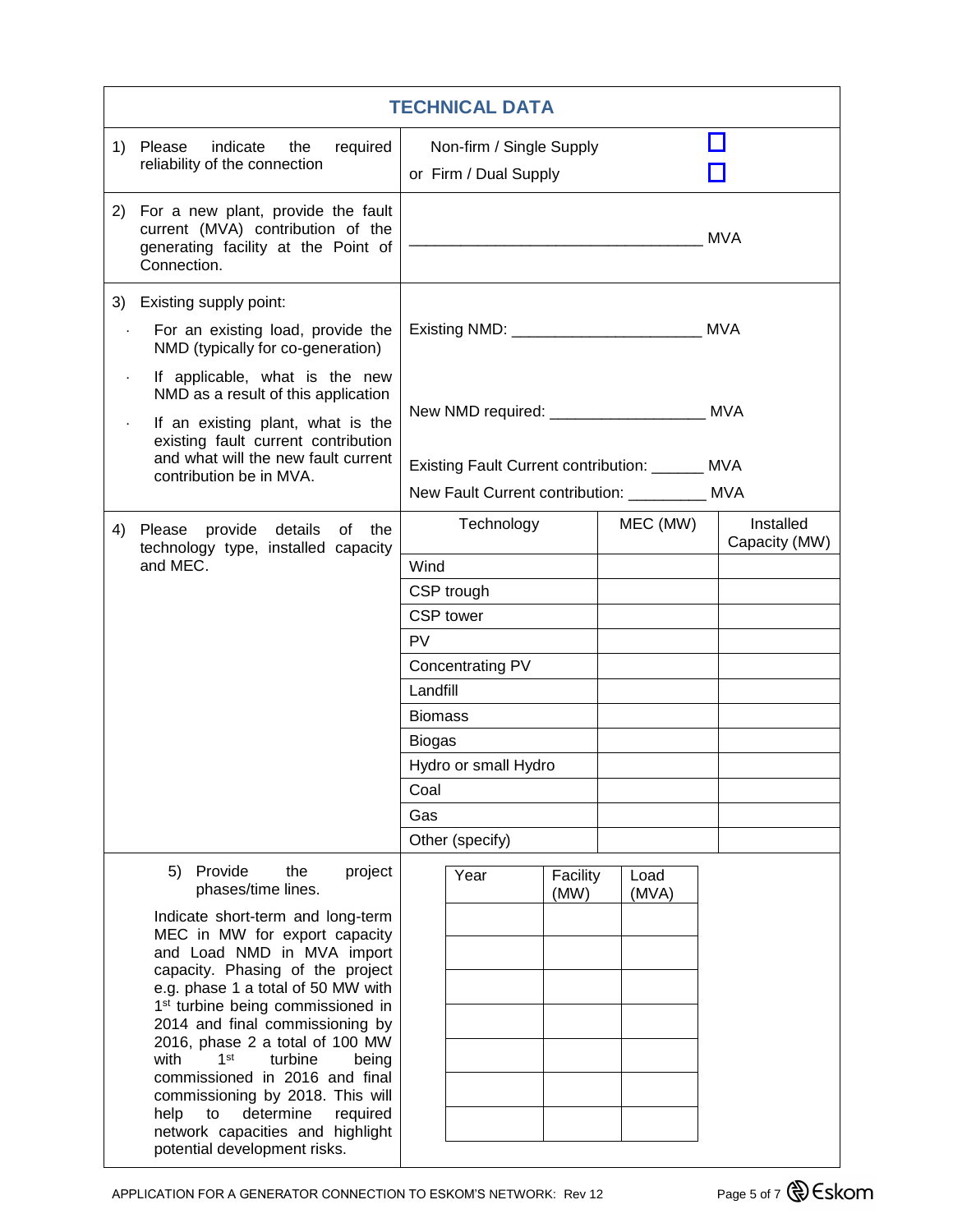## **Part 2 – Project Form**

**Eskom will contact the customer to request this section of the application form to be completed once all the required conditions are fulfilled. This section is to be completed in order for Eskom to proceed with a Budget Quotation.**

| <b>ENVIRONMENTAL INFORMATION</b>                                                                                                                                                     |  |  |  |  |
|--------------------------------------------------------------------------------------------------------------------------------------------------------------------------------------|--|--|--|--|
| Is a waste license required and if so<br>6)<br>what is the status of the application?                                                                                                |  |  |  |  |
| Is an emissions license required and<br>7)<br>if so what is the status of the<br>application?                                                                                        |  |  |  |  |
| 8)<br>Is an integrated water use license<br>required and if so what is the status<br>of the application?                                                                             |  |  |  |  |
| Are there appeals and/or<br>9)<br>legal<br>reviews against any environmental<br>authorisation? If so, what is the<br>status?                                                         |  |  |  |  |
| 10) Does the EIA application include all<br>associated activities including one for<br>the power line connection to the<br>Eskom grid? (State all listed activities<br>applied for.) |  |  |  |  |
| 11) If EIA and/or other environmental<br>authorisations (waste, water, and air<br>quality) have been initiated, please<br>provide<br>name of<br>environmental<br>consultant.         |  |  |  |  |
| 12) Provide proof of landowner consent,<br>avoid<br>requests for duplicate<br>to<br>quotations on same land or very<br>close proximity.                                              |  |  |  |  |
| 13) Highlight potential risks of project,<br>e.g. wetlands, proximity to airports,<br>activities,<br>mining<br>prospecting<br>licences, etc.                                         |  |  |  |  |